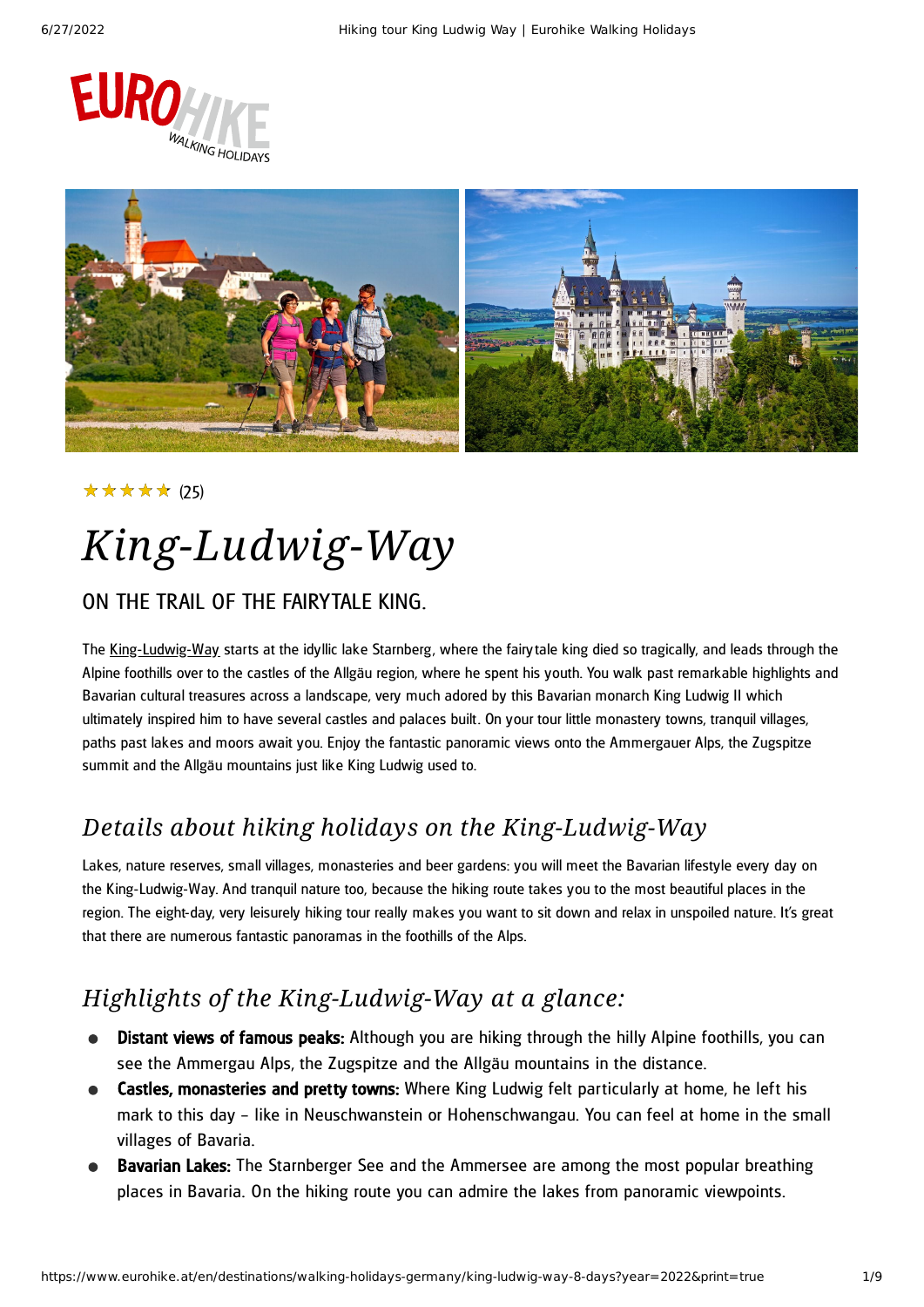

### To the online version

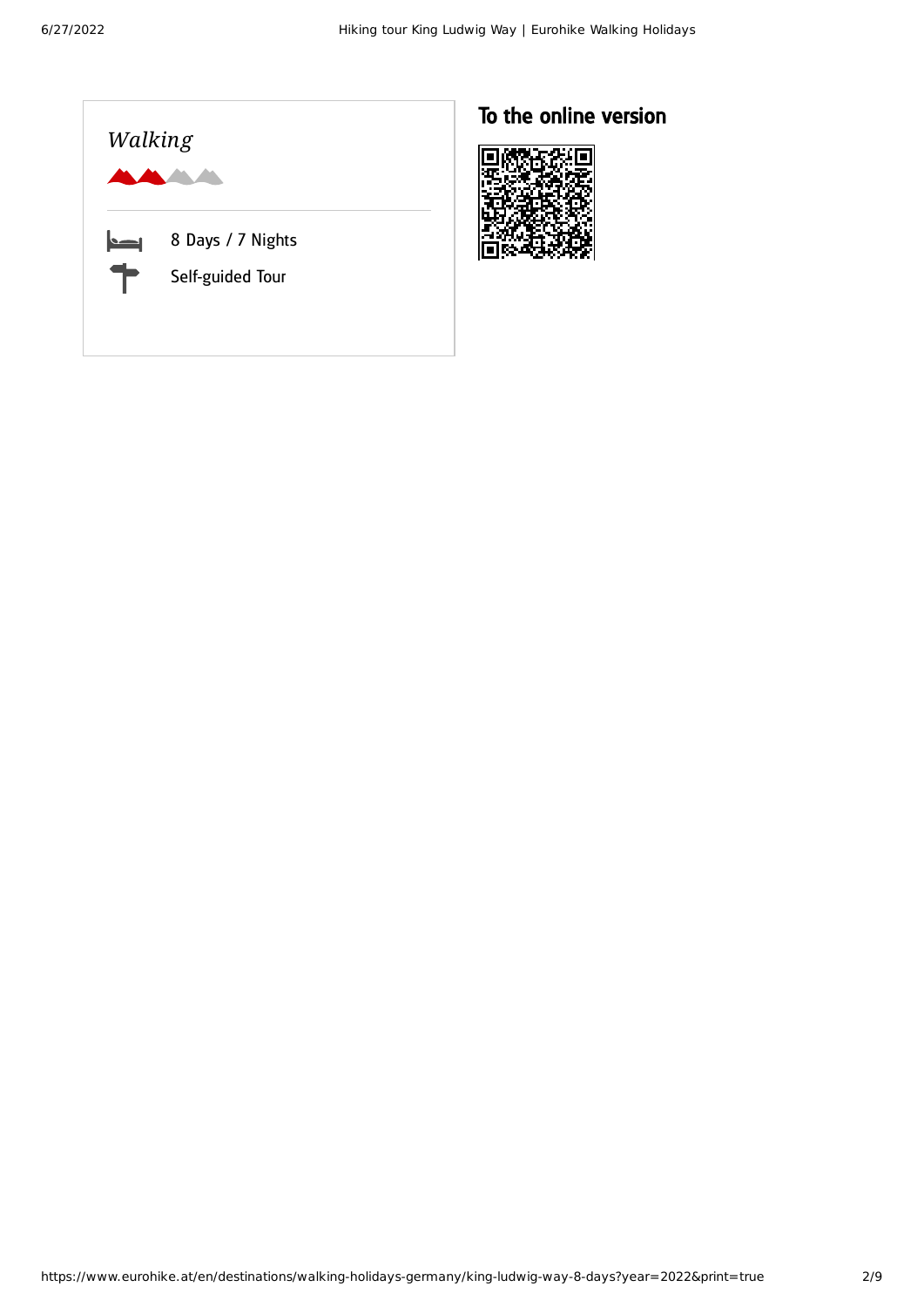# *Itinerary*

## *Arrival in Bernried on Lake [Starnberg](#page-2-0)*

<span id="page-2-0"></span>Hotel example: [Seeblick](https://www.seeblick-bernried.de/)

DAY 1

DAY 3

<span id="page-2-1"></span>

## *From Dießen on Lake Ammer to [Wessobrunn](#page-2-2)*

<span id="page-2-2"></span>From Dießen the path leads you across beautiful meadows and past the castle chapel and after that into the stunningly peaceful Stiller forest. Via hilltops with marvellous views you reach Wessobrunn, home of the well-known 'grey duke' (historic belfry) and the natural landmark 'Tassilolinde'. In the distance you get a glimpse of the Zugspitze summit.

Hotel example: [Gasthof](https://www.post-wessobrunn.de/) Post

|  | $\odot$ approx. 4 to 5 hours |  | $\frac{1}{2}$ 13 km $\approx$ 250 m $\approx$ 100 m |  |  |
|--|------------------------------|--|-----------------------------------------------------|--|--|
|--|------------------------------|--|-----------------------------------------------------|--|--|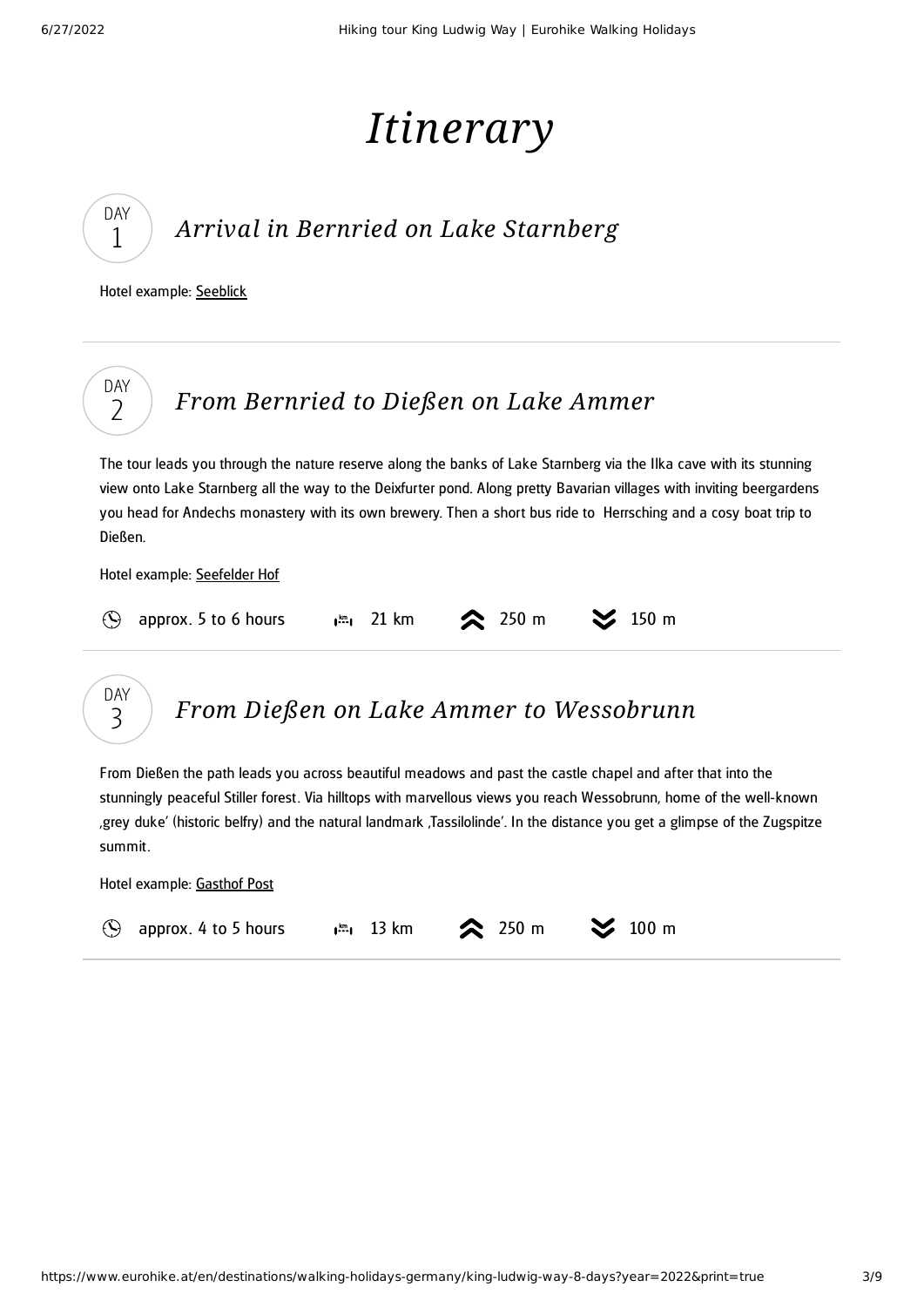<span id="page-3-3"></span><span id="page-3-2"></span><span id="page-3-1"></span><span id="page-3-0"></span>

|                 | Today you explore the Alpine foothills, very typical for Bavaria with its sleepy little villages and the remote moor<br>areas. Prepare for a steep ascent onto the Hohen Peissenberg mountain, a magnificent spot with weather station<br>and breathtaking panoramic views over the Alps from the Großvenediger all the way into the Allgäu region. Onwards<br>now downhill to Hohenpeissenberg and your tour continues through forests and across fields all the way to Peiting. |  |
|-----------------|-----------------------------------------------------------------------------------------------------------------------------------------------------------------------------------------------------------------------------------------------------------------------------------------------------------------------------------------------------------------------------------------------------------------------------------------------------------------------------------|--|
|                 | Hotel example: Pfaffenwinkel                                                                                                                                                                                                                                                                                                                                                                                                                                                      |  |
| $\Theta$        | 400 m<br>approx. 4.5 to 6 hours<br>21 km<br>450 m<br>$\mathbf{I}^{\text{km}}$                                                                                                                                                                                                                                                                                                                                                                                                     |  |
| <b>DAY</b><br>5 | From Peiting to Wildsteig/Bad Bayersoien                                                                                                                                                                                                                                                                                                                                                                                                                                          |  |
|                 | From Peiting onwards to the untamed and romantic Ammer ravine. Several little bridges and footbridges take you<br>through a ravine above the river Ammer all the way to Rottenbuch. There an especially ornate monastery church<br>awaits you. Then across hills and meadows with glorious views onto the Alpine mountain range, you arrive at<br>today's day finish.                                                                                                             |  |
|                 | Hotel example: Zum Strauß                                                                                                                                                                                                                                                                                                                                                                                                                                                         |  |
| $\circledcirc$  | 100 <sub>m</sub><br>250 m<br>approx. 4 to 5 hours<br>$1^{km}$ 14 km                                                                                                                                                                                                                                                                                                                                                                                                               |  |
| <b>DAY</b>      |                                                                                                                                                                                                                                                                                                                                                                                                                                                                                   |  |
| 6               | From Wildsteig/Bad Bayersoien to Buching<br>Through lonely forests and idyllic moor regions onwards to the world famous UNESCO world heritage , Kirche in der<br>Wies' (church in the meadow). Via soft hilltops, through forests and meadows covered in colourful flowers and<br>distant views onto the Allgäu Alps and the King-Ludwig-country on Lake Forggensee to your Day 6 finish Buching.                                                                                 |  |
|                 | Hotel example: Alpchalet Schwanstein                                                                                                                                                                                                                                                                                                                                                                                                                                              |  |
| $\odot$         | $\approx$ 150 m<br>200 m<br>approx. 4 to 5.5 hours<br>$\frac{km}{2}$ 19 km                                                                                                                                                                                                                                                                                                                                                                                                        |  |
| DAY             | <b>From Buching to Füssen/Surroundings</b>                                                                                                                                                                                                                                                                                                                                                                                                                                        |  |
|                 | Across nature reserves along and past Lake Hegratsried and then either continue on the path along Lake<br>Forggensee to Füssen or uphill to the most stunning castles Neuschwanstein and Hohenschwangau on Lake<br>Schwansee. Then along the Kalvarienberg into the historic market town of Füssen.                                                                                                                                                                               |  |
|                 | Hotel example: Hirsch                                                                                                                                                                                                                                                                                                                                                                                                                                                             |  |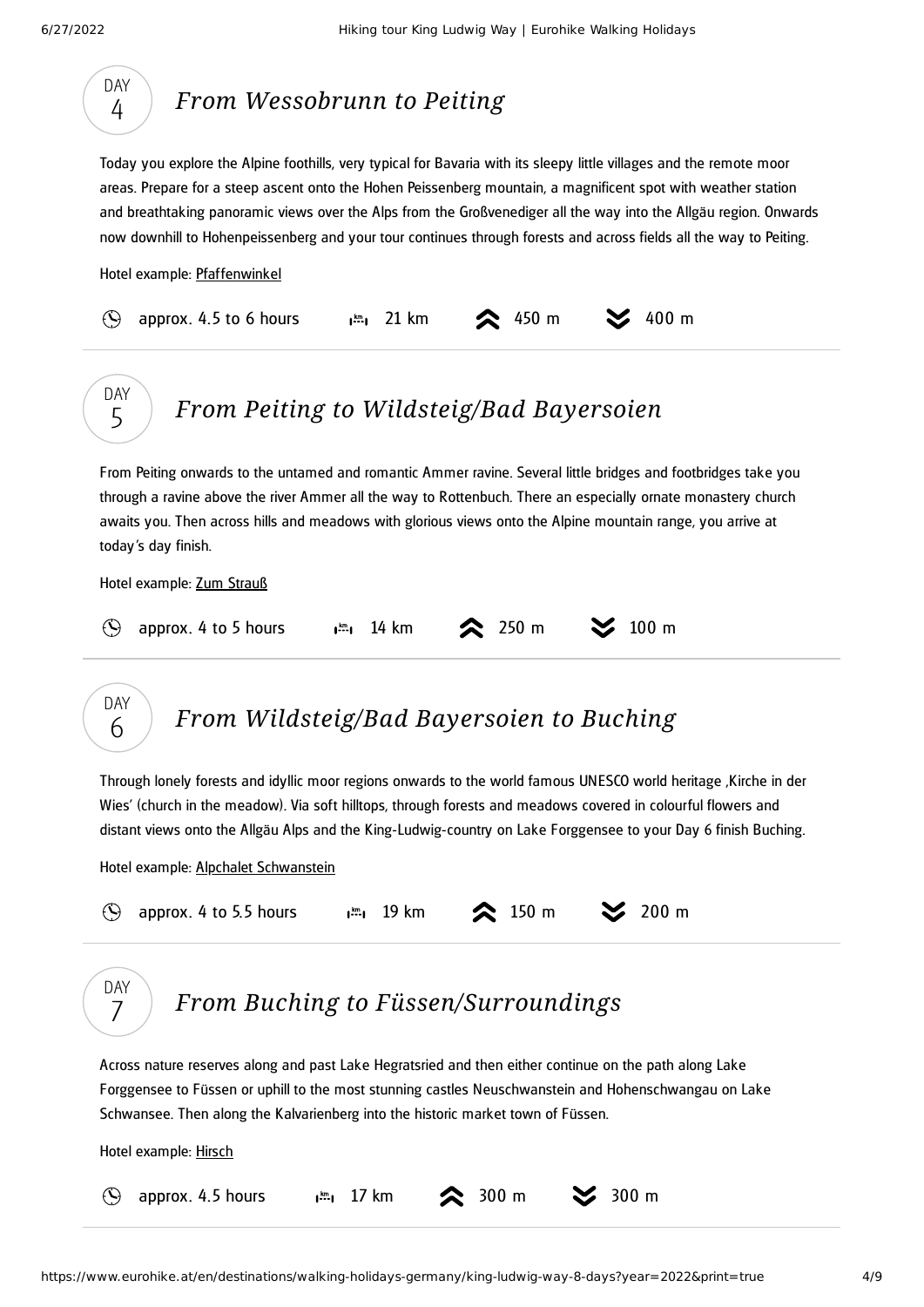

### *Departure or extension*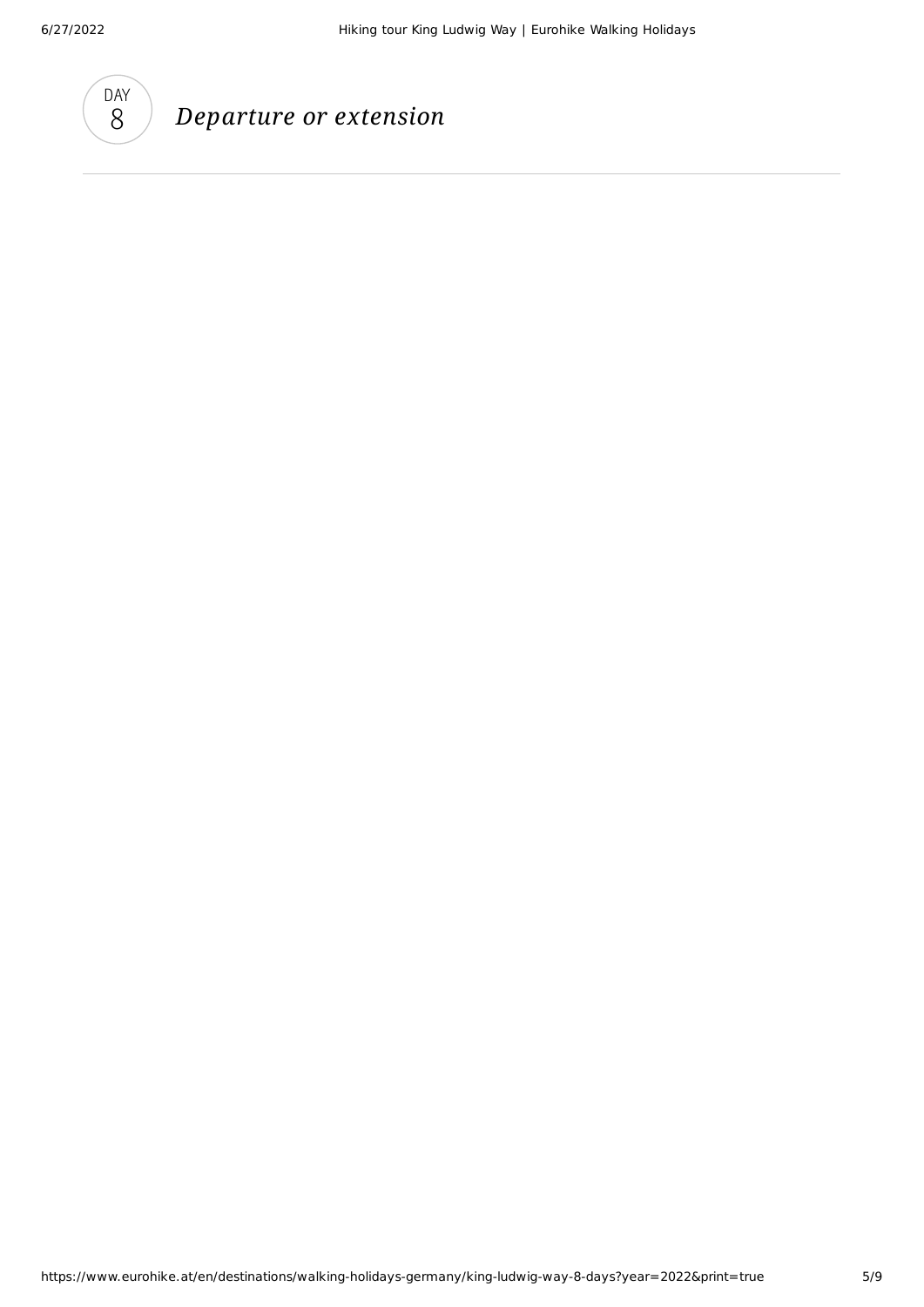# *Characteristics of the route*

You walk on walking paths or forest trails as well as on asphalted paths. For tours through the Alpine foothills with a walking time of 4 to max. 6 hours, stamina and a good basic fitness level is required.

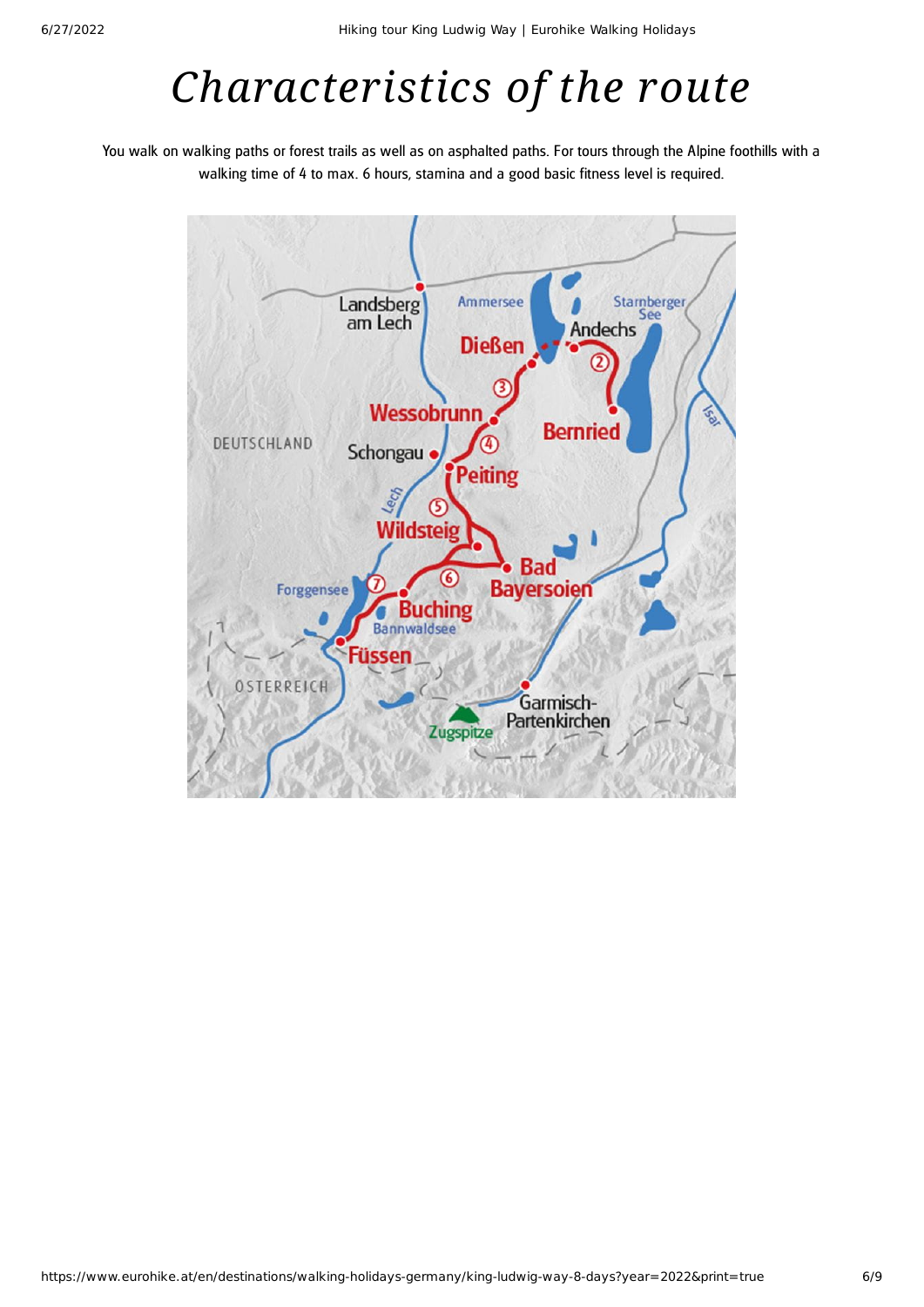## *Prices and events*

#### *Place of arrival: Bernried*

|                                        | Season 1<br>09.04.2022 - 08.05.2022  <br>19.09.2022 - 08.10.2022  <br>Arrival Friday, Saturday, Sunday,<br>Monday | Season 2<br>09.05.2022 - 19.06.2022  <br>22.08.2022 - 18.09.2022  <br>Arrival Friday, Saturday, Sunday,<br>Monday | Season 3<br>20.06.2022 - 21.08.2022  <br>Arrival Friday, Saturday,<br>Sunday, Monday |  |  |  |  |
|----------------------------------------|-------------------------------------------------------------------------------------------------------------------|-------------------------------------------------------------------------------------------------------------------|--------------------------------------------------------------------------------------|--|--|--|--|
| King-Ludwig-Path, 8 days, DE-MUWSF-08X |                                                                                                                   |                                                                                                                   |                                                                                      |  |  |  |  |
| Base price                             | 649.00                                                                                                            | 699.00                                                                                                            | 759.00                                                                               |  |  |  |  |
| Surcharge single room                  | 229.00                                                                                                            | 229.00                                                                                                            | 229.00                                                                               |  |  |  |  |

Category: lovely 3\*\*\*-hotels and country hotels

# *Additional nights*

#### *Place of arrival: Bernried*

|                       | Season 1<br>Apr 9, 2022 - May 8, 2022  <br>Sep 19, 2022 - Oct 8, 2022  <br>Arrival Friday, Saturday, Sunday,<br>Monday | Season 2<br>May 9, 2022 - Jun 19, 2022  <br>Aug 22, 2022 - Sep 18, 2022  <br>Arrival Friday, Saturday, Sunday,<br>Monday | Season 3<br>Jun 20, 2022 - Aug 21, 2022  <br>Arrival Friday, Saturday,<br>Sunday, Monday |  |
|-----------------------|------------------------------------------------------------------------------------------------------------------------|--------------------------------------------------------------------------------------------------------------------------|------------------------------------------------------------------------------------------|--|
| <b>Bernried</b>       |                                                                                                                        |                                                                                                                          |                                                                                          |  |
| Double room p. P.     | 99.00                                                                                                                  | 99.00                                                                                                                    | 99.00                                                                                    |  |
| Surcharge single room | 39.00                                                                                                                  | 39.00                                                                                                                    | 39.00                                                                                    |  |
| Füssen/Surroundings   |                                                                                                                        |                                                                                                                          |                                                                                          |  |
| Double room p. P.     | 85.00                                                                                                                  | 8500                                                                                                                     | 85.00                                                                                    |  |
| Surcharge single room | 65.00                                                                                                                  | 65.00                                                                                                                    | 65.00                                                                                    |  |

Prices per person in EUR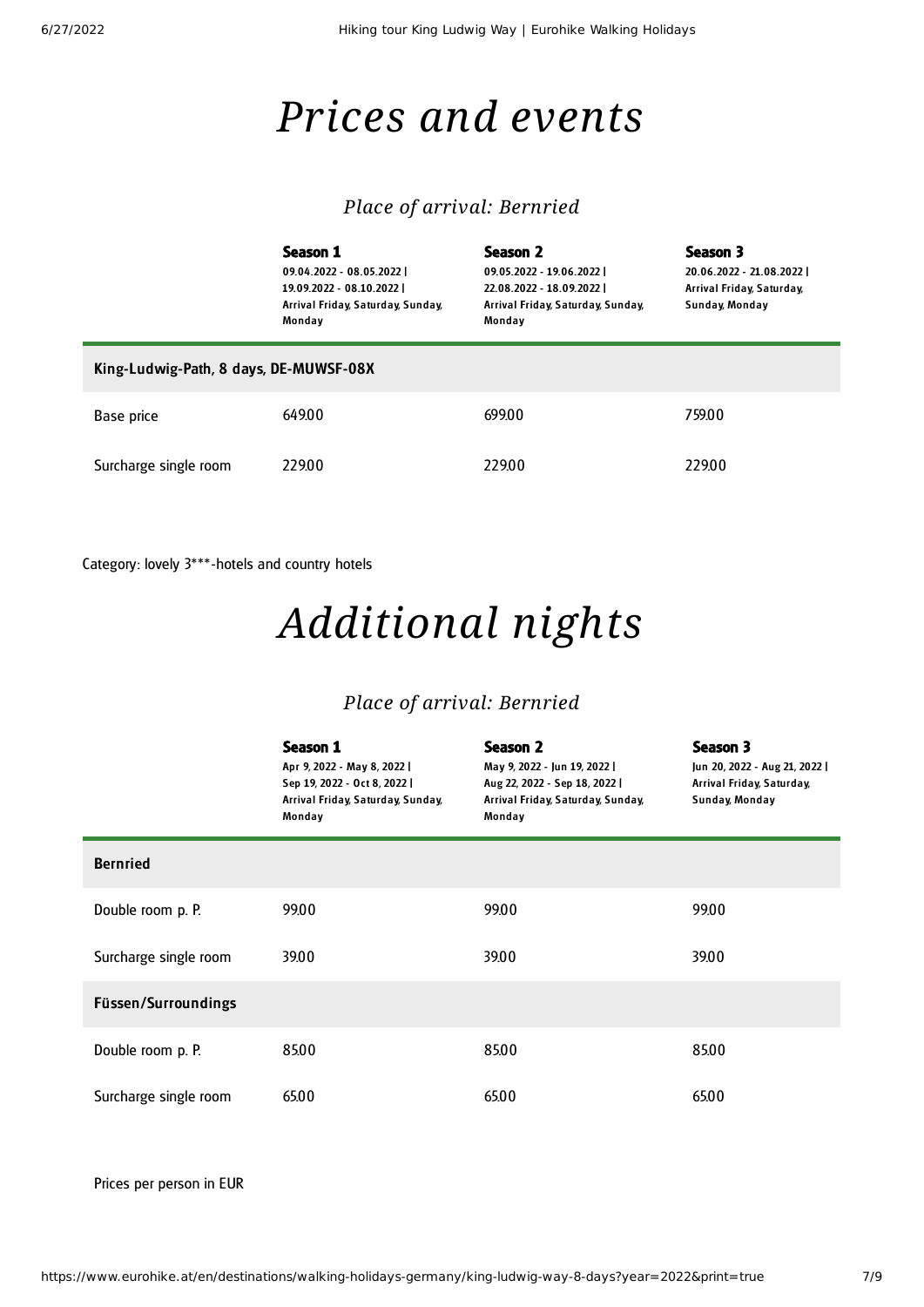## *Services and infos*

#### **Services**

#### Included:

- Accommodation as already mentioned
- Breakfast
- Luggage transfer
- 1 Boat ride from Herrsching to Dießen
- Carefully elaborated route description
- Detailed travel documents 1x per room (German, English)
- App for Navigation and GPS-data available
- Service hotline

#### Infos

#### Arrival / Parking / Departure:

- Arrival in Munich and then a 45 mins train journey to Bernried on Lake Starnberg.
- Munich airport.
- Parking: hotel parking spaces free of charge, no reservation required.
- Return train journey from Füssen to Bernried, duration approx. 3 hours (2x change trains).

#### Optional extras:

Return transfer by minibus to Bernried every day,  $\bullet$ costs EUR 59 per person, EUR 19 per dog, reservation is necessary, to be paid for in advance.

#### Things to note:

- Tourist tax, if due, is not included in the price  $\bullet$
- Bus fare from Andechs to Herrsching, approx.  $\bullet$ EUR 3 per person
- Special dates on request  $\bullet$
- Further important information according to the  $\bullet$ package travel law can be found [here](https://www.eurohike.at/en/travel-information/before-the-tour/pci)!